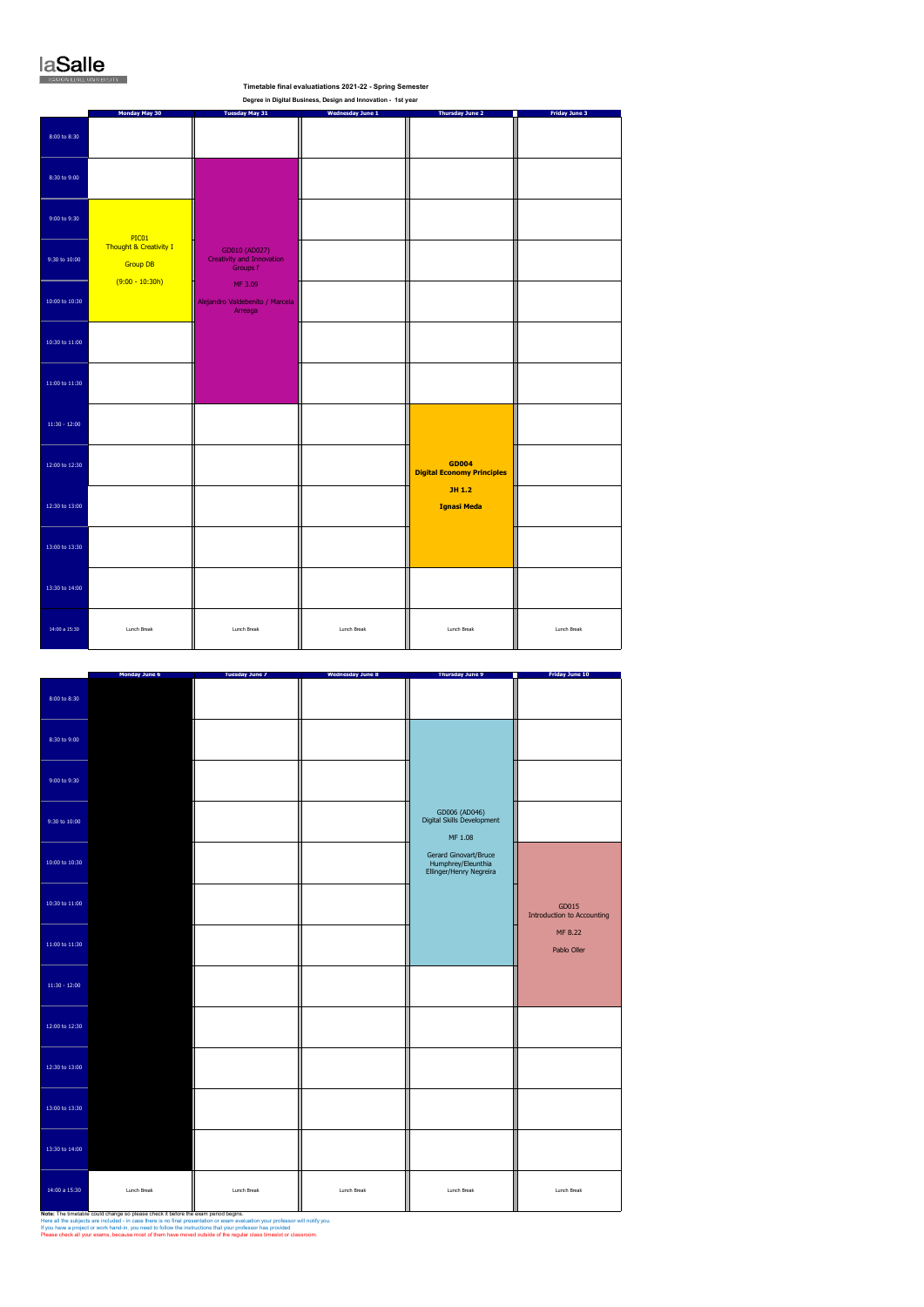

|                                        |                                                                             |                                                                                              | Degree in Digital Business, Design and Innovation - 2nd year |                            |                                                                 |
|----------------------------------------|-----------------------------------------------------------------------------|----------------------------------------------------------------------------------------------|--------------------------------------------------------------|----------------------------|-----------------------------------------------------------------|
| 8:00 to 8:30                           | Monday May 30                                                               | <b>Tuesday May 31</b>                                                                        | <b>Wednesday June 1</b>                                      | <b>Thursday June 2</b>     | <b>Friday June 3</b>                                            |
| 8:30 to 9:00                           |                                                                             |                                                                                              |                                                              |                            |                                                                 |
| 9:00 to 9:30                           |                                                                             |                                                                                              |                                                              |                            |                                                                 |
| 9:30 to 10:00                          |                                                                             |                                                                                              |                                                              |                            |                                                                 |
| $10:00$ to $10:30$                     |                                                                             |                                                                                              |                                                              | GD021<br>R&D&I Management  |                                                                 |
| $10:30$ to $11:00$                     |                                                                             |                                                                                              |                                                              | Xavier Castillo<br>MF B.22 |                                                                 |
| $11\mathord{:}00$ to $11\mathord{:}30$ | PIC02<br>Thought & Creativity II -<br><b>Group DB</b><br>$(10:30 - 12:00h)$ |                                                                                              |                                                              |                            |                                                                 |
| $11:30 - 12:00$                        |                                                                             |                                                                                              |                                                              |                            |                                                                 |
| 12:00 to 12:30                         |                                                                             | GD019<br>Strategic Management and<br><b>Innovation for New Ventures</b>                      | GD014 (AD039)<br>eCommerce<br>Montserrat Peñarroya           |                            |                                                                 |
| 12:30 to 13:00                         |                                                                             | Jose Luis Marin<br>MF S.05+06                                                                | <b>PRESENTATIONS</b><br>MF 4.16                              |                            |                                                                 |
| 13:00 to 13:30                         |                                                                             |                                                                                              |                                                              |                            |                                                                 |
| 13:30 to 14:00                         |                                                                             |                                                                                              |                                                              |                            |                                                                 |
| 14:00 a 15:30                          | Lunch Break                                                                 | Lunch Break                                                                                  | Lunch Break                                                  | Lunch Break                | Lunch Break                                                     |
|                                        |                                                                             |                                                                                              |                                                              |                            |                                                                 |
|                                        | Monday June 6                                                               | <b>Tuesday June 7</b>                                                                        | <b>Wednesday June 8</b>                                      | <b>Thursday June 9</b>     | <b>Friday June 10</b>                                           |
| $8:00$ to $8:30$                       |                                                                             |                                                                                              |                                                              |                            |                                                                 |
| 8:30 to 9:00                           |                                                                             |                                                                                              |                                                              |                            |                                                                 |
| 9:00 to 9:30                           |                                                                             |                                                                                              |                                                              |                            |                                                                 |
| $9:30 \text{ to } 10:00$               |                                                                             | GD017<br><b>Investment and Financial</b><br>Management for Technology-<br><b>Based Firms</b> | GD012<br>Managing Projects<br>Eleunthia Ellinger             |                            |                                                                 |
| 10:00 to 10:30                         |                                                                             | Ute Sonja Busam<br>MF 4.16                                                                   | MF 4.16                                                      |                            |                                                                 |
| 10:30 to $11:00$                       |                                                                             |                                                                                              |                                                              |                            |                                                                 |
| $11\text{:}00$ to $11\text{:}30$       |                                                                             |                                                                                              |                                                              |                            |                                                                 |
| $11:30 - 12:00$                        |                                                                             |                                                                                              |                                                              |                            |                                                                 |
| 12:00 to 12:30                         |                                                                             |                                                                                              |                                                              |                            | GD022<br>T Start Pre Accelerator<br>Miquel Subirats / Alexandra |
| 12:30 to 13:00                         |                                                                             |                                                                                              |                                                              |                            | Romero<br>MF 1.07                                               |
| 13:00 to 13:30                         |                                                                             |                                                                                              |                                                              |                            |                                                                 |
| 13:30 to 14:00                         |                                                                             |                                                                                              |                                                              |                            |                                                                 |

**e** final evaluatiations 2021-22 - Spring Ser

**Note:** The timetable could change so please check it before the exam period begins.<br>Here all the subjects are included - in case there is no final presentation or exam evaluation your professor will notify you.<br>If you hav